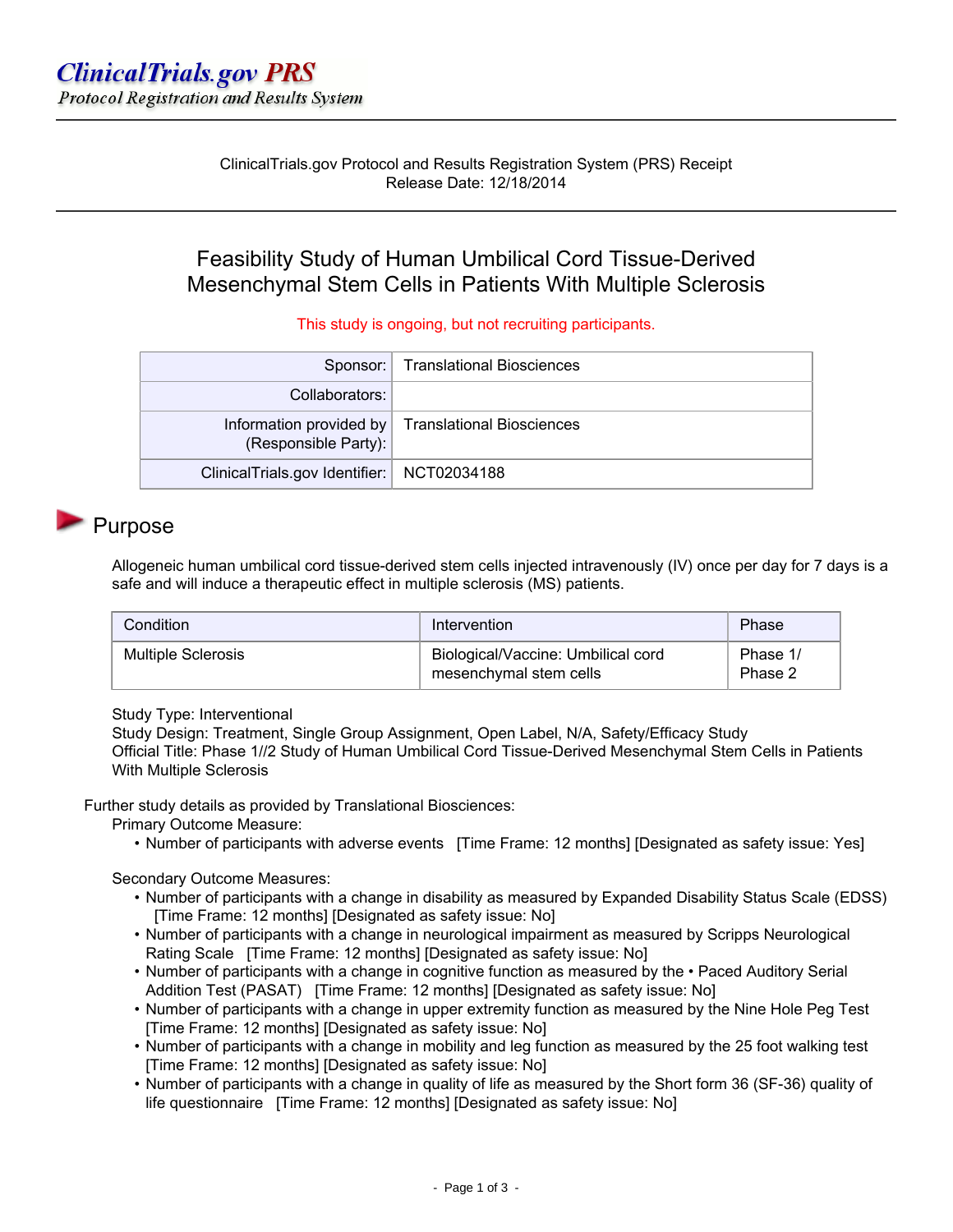- Number of participants experiencing pulmonary edema as measured by 12-lead electrocardiogram (ECG) [Time Frame: 1 month, 3 months] [Designated as safety issue: Yes]
- Number of participants with a change in brain or spinal cord lesions as measured by gadolinium-enhanced magnetic resonance imaging (MRI) [Time Frame: 12 months] [Designated as safety issue: Yes]

Estimated Enrollment: 20 Study Start Date: January 2014 Estimated Primary Completion Date: February 2016 Estimated Study Completion Date: August 2017

| Arms                                     | Assigned Interventions                              |
|------------------------------------------|-----------------------------------------------------|
| Experimental: Umbilical cord mesenchymal | Biological/Vaccine: Umbilical cord mesenchymal stem |
| stem cells                               | cells                                               |

### Detailed Description:

The proposed study will assess primarily safety and secondary efficacy endpoints of allogeneic umbilical cord mesenchymal stem cells (UC-MSC) administered to 20 patients with MS.

The primary objective of the trial is freedom from treatment associated adverse events at 4,12 and 52 weeks post treatment. Secondary objective will be efficacy as assessed at baseline, week 12 and 52 and will be quantified based on the following: Neurological assessment of the MS functional composite assessment which comprises of Expanded Disability Status Scale (EDSS), the expanded EDSS (Rating Neurologic Impairment in Multiple Sclerosis, the Scripps neurological rating scale (NRS), paced auditory serial addition test (PASAT), the nine-hole peg test, and 25-foot walking time. Short-form 36 (SF-36) quality of life questionnaire and gadolinium enhanced MRI scans of the brain and cervical spinal cord will also be performed at the indicated time points.

## **Eligibility**

Ages Eligible for Study: 18 Years to 55 Years Genders Eligible for Study: Both Accepts Healthy Volunteers: No

### **Criteria**

Inclusion Criteria:

- Patients willing to sign informed consent and capable of understanding the features of this clinical trial.
- Willing to keep a weekly diary and undergo observation for 12 months
- Non-pregnant patients 18-55 years of age with MS according to the revised McDonald criteria and meeting the Poser criteria for clinically defined MS.
- EDSS scores of 2·0 to 5·5 points assessed at least 3 months after the last acute attack of MS.
- Must have proof of health insurance in country of residence.

### Exclusion Criteria:

- Patients with evidence of active proliferative retinopathy.
- Patients with poorly controlled diabetes mellitus (glycated hemoglobin: HbA1C > 8.5%).
- Patients with renal insufficiency (Creatinine> 2.5) or failure.
- Infection as evidenced by white blood cell (WBC) count of >15,000 k/cumm and/or temperature > 38 Celsius.
- History of organ transplant.
- History of previous or active malignancy, except for localised cutaneous basal or squamous cell carcinoma or carcinoma in situ of the cervix
- Exercise limiting angina ( Canadian Cardiovascular Society Class 3
- Congestive heart failure (New York Heart Association class 3
- Unstable angina
- Acute ST elevation myocardial infarction (MI) within 1month
- Transient ischemic heart attack or stroke within 1 month
- Severe valvular heart disease